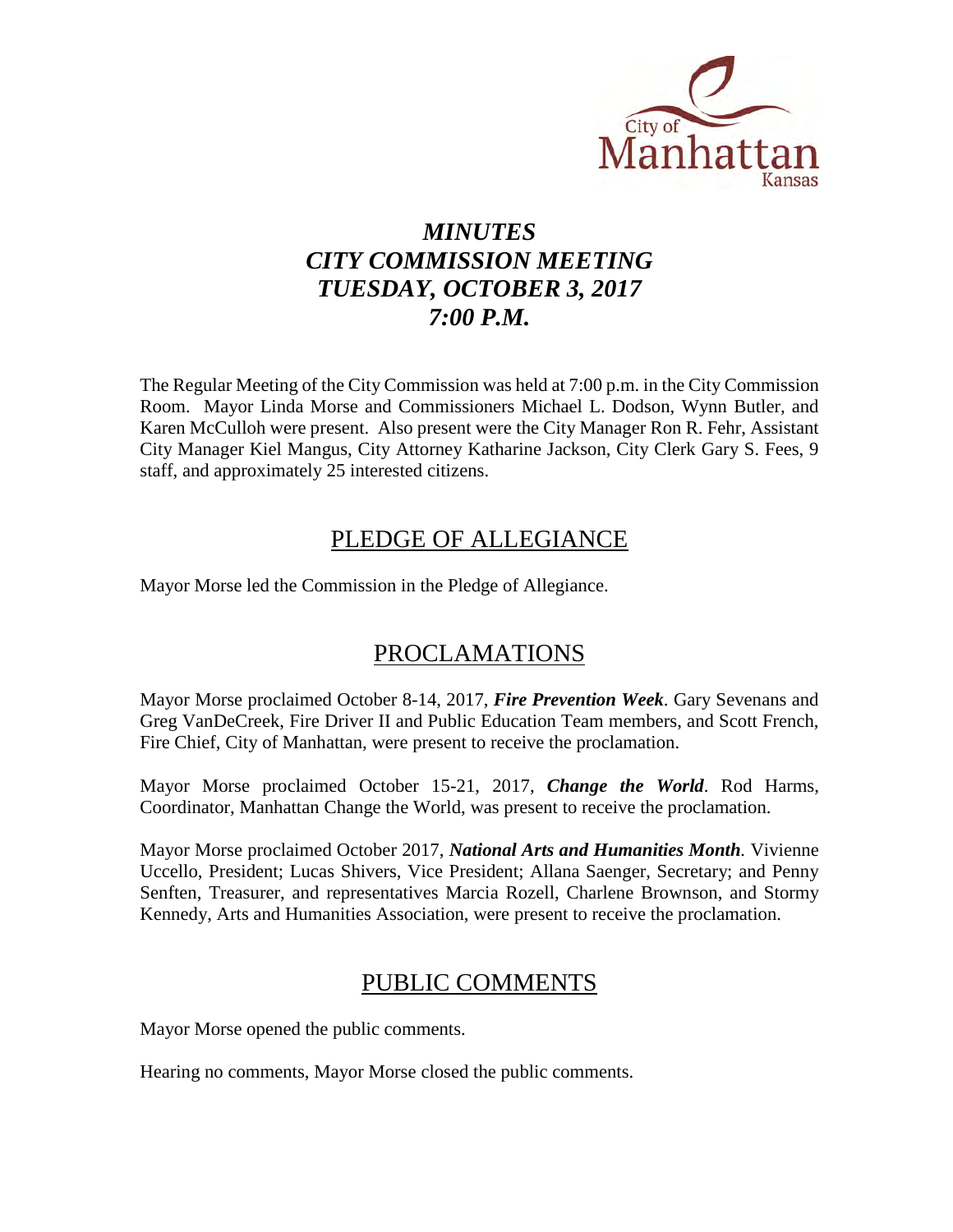**Minutes** City Commission Meeting October 3, 2017 Page 2

## COMMISSIONER COMMENTS

Commissioner McCulloh informed citizens that on Saturday, October 28, 2017, there will be an opportunity for the community to safely dispose of expired and unwanted prescription drugs at the Riley County Police Station or at the Manhattan Town Center. She stated that additional information would be available soon.

Commissioner Butler highlighted the City Snow Partners program that provides assistance to the elderly and Manhattan residents that need help clearing public sidewalks during snow events. He stated the information is on the City's website and encouraged those interested to sign-up and help local citizens this winter.

Mayor Morse provided information on the Report It! app that is available to report issues in the city of Manhattan, such as park maintenance concerns or potholes. She also encouraged people to register to vote for the upcoming local elections.

### CONSENT AGENDA

(\* denotes those items discussed)

### **MINUTES**

The Commission approved the minutes of the Regular City Commission Meeting held Tuesday, September 19, 2017.

#### **CLAIMS REGISTER NO. 2861**

The Commission approved Claims Register No. 2861 authorizing and approving the payment of claims from September 13, 2017 – September 26, 2017, in the amount of \$2,591,701.22.

### **PUBLIC HEARING – VACATE UTILITY EASEMENT – TRACT A, MENZIE SUBDIVISION**

Mayor Morse opened the public hearing.

Hearing no comments, Mayor Morse closed the public hearing.

#### **\* FIRST READING – VACATE UTILITY EASEMENT – TRACT A, MENZIE SUBDIVISION**

Rob Ott, Director of Public Works, responded to questions from the Commission and provided additional information on the item.

The Commission found that no private rights would be injured or endangered by such vacation, and that the public would suffer no loss or inconvenience thereby; and approved the first reading of an ordinance vacating a portion of the public utility easements on Tract A, Menzie Subdivision.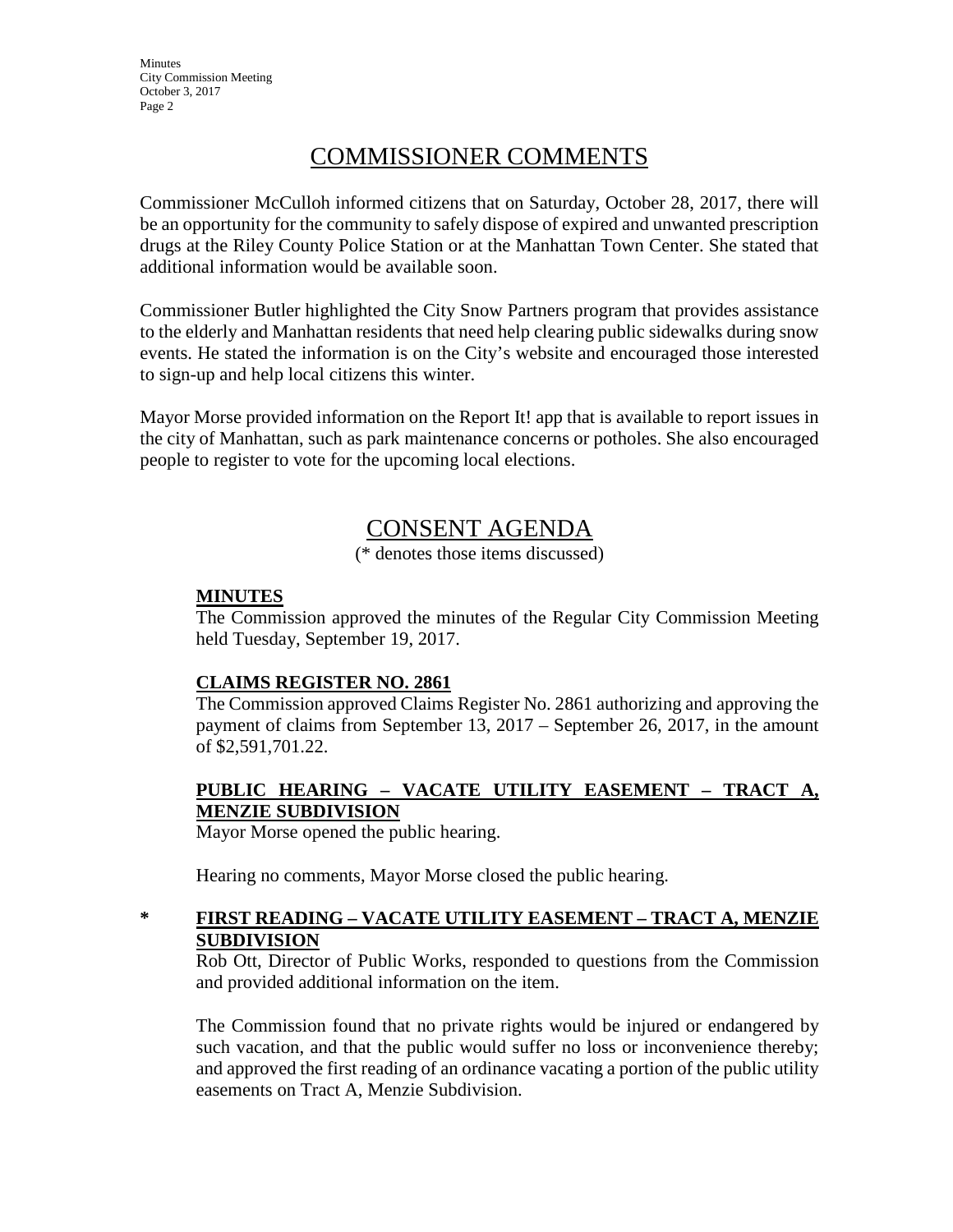# CONSENT AGENDA *(CONTINUED)*

#### **RESOLUTION NO. 100317-A – SUPPORT/ACCEPTANCE – JOINT LAND USE STUDY (JLUS)**

The Commission approved Resolution No. 100317-A accepting the Joint Land Use Study (JLUS) Report, supporting implementation of the recommendations, and supporting the Flint Hills Regional Council's grant application to Office of Economic Adjustment (OEA) for implementation assistance.

#### **AGREEMENT – PROFESSIONAL SERVICES – WIDENING OF KIMBALL AVENUE (HUDSON AVENUE TO VANESTA DRIVE) (ST1715)**

The Commission authorized the Mayor and City Clerk to execute an Agreement for Professional Engineering Services, in an amount not to exceed \$106,578.00, with Schwab-Eaton, P.A., of Manhattan, Kansas, for the widening of Kimball Avenue from Hudson Avenue to Vanesta Drive (ST1715).

### **\* AGREEMENT – PROFESSIONAL SERVICES – SUNSET AREA HISTORIC RESOURCES SURVEY**

Ron Fehr, City Manager, provided clarification on the item and highlighted the updated Financing section of the City Commission Agenda Memo.

The Commission authorized the Mayor and City Clerk to execute a contract, in an amount not to exceed \$21,216.00, with Historic Resources Group, Inc. (HRG), of Lincoln, Nebraska, to conduct the Sunset Area Historic Resources Survey.

### **CHANGE ORDER NO. 8 – DENISON AVENUE WATERLINE IMPROVEMENTS (ST1619)**

The Commission approved and authorized the Mayor to execute Final As-Built Change Order No. 8, resulting in a net increase in the amount of \$27,420.91 (+10.9%) to the contract with J&K Contracting, L.C., of Junction City, Kansas, for additional street improvements as measured for the Denison Avenue Waterline Improvements project (ST1619).

### **CHANGE ORDER NO. 2 – 2017 STREET MAINTENANCE-MILL AND OVERLAY (ST1703)**

The Commission approved and authorized the Mayor to execute Change Order No. 2, resulting in a net increase in the amount of \$145,054.10 (+59.1%) to the contract with Shilling Construction Co., Inc., of Manhattan, Kansas, adding North 3<sup>rd</sup> Street and North 4<sup>th</sup> Street north of Bluemont Avenue, Kearney Street from North 3<sup>rd</sup> Street to North 4<sup>th</sup> Street, and the entrance into Sharingbrook from Anderson Avenue to Stacy Lane to the 2017 Asphalt Maintenance project (ST1703).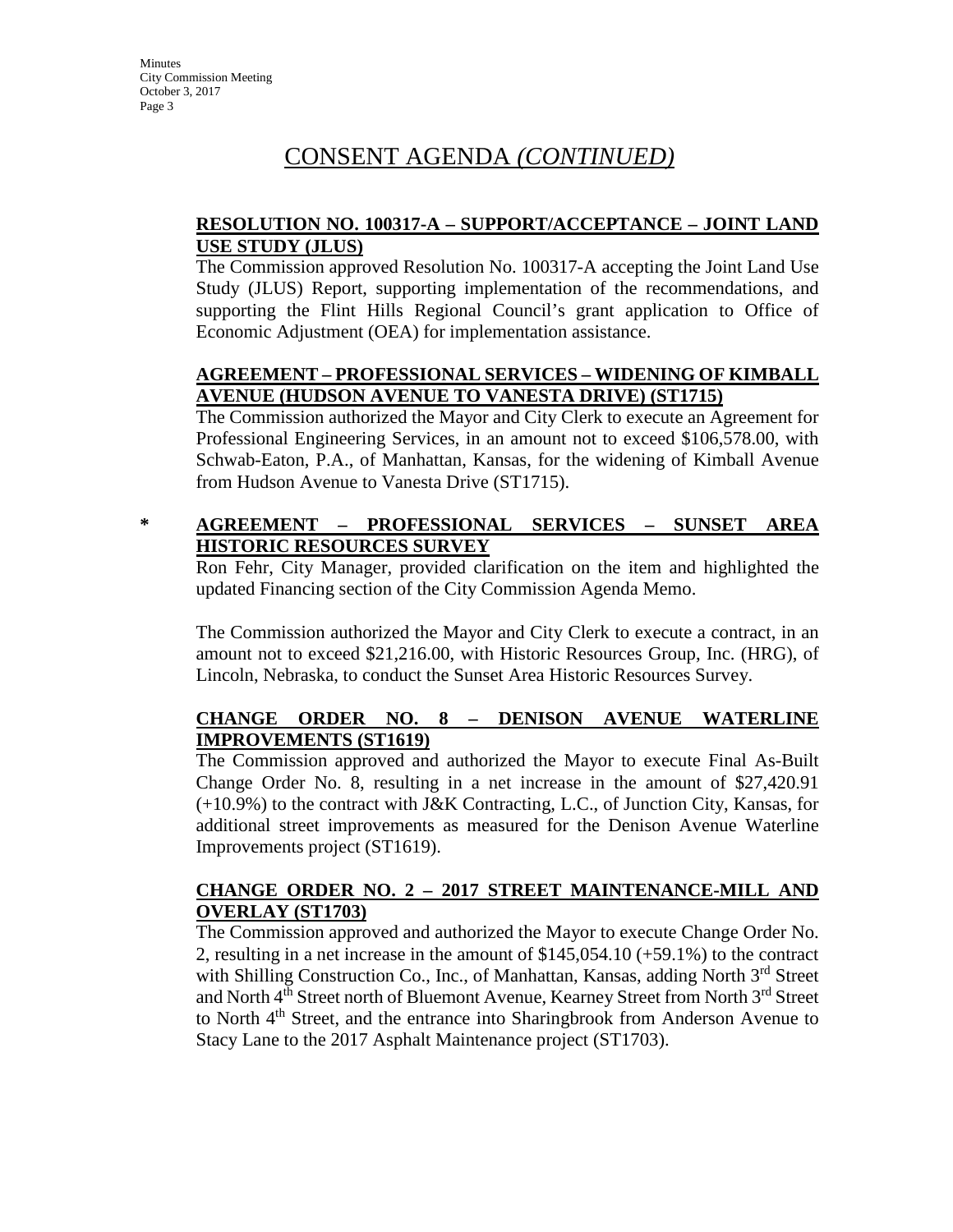## CONSENT AGENDA *(CONTINUED)*

Mayor Morse opened the public comments.

Hearing no comments, Mayor Morse closed the public comments.

After discussion, Commissioner McCulloh moved to approve the consent agenda. Commissioner Dodson seconded the motion. On a roll call vote, motion carried 4-0.

## GENERAL AGENDA

#### **PRESENTATION - 2016 CITY AUDIT**

Hillary Badger, Assistant Director of Finance, introduced the item and provided a brief overview of the 2016 City audit. She also recognized the efforts of Rina Neal, City Controller, City of Manhattan, for her work on the audit.

Eric Higgins, Chair, Municipal Audit Committee, informed the Commission the responsibility of the City Municipal Audit Committee and thanked the other members serving on the Municipal Audit Committee as well as City staff and the auditors. He stated there were no significant findings and the audit was a very clean audit.

Hillary Badger, Assistant Director of Finance, reminded the public that the Comprehensive Annual Financial Report (CAFR) and Popular Annual Financial Report (PAFR) are available on the City's website.

The Commission expressed their appreciation to Rina Neal, City staff, and the Municipal Audit Committee for their work.

Ron Fehr, City Manager, stated that he appreciated the work of Rina Neal and thanked the Finance Department for their commitment to the process in providing detailed financial reports.

Mayor Morse opened the public comments.

Hearing no comments, Mayor Morse closed the public comments.

After discussion, Commissioner McCulloh moved to receive and accept the Auditor's reports for the 2016 City Audit. Commissioner Dodson seconded the motion. On a roll call vote, motion carried 4-0.